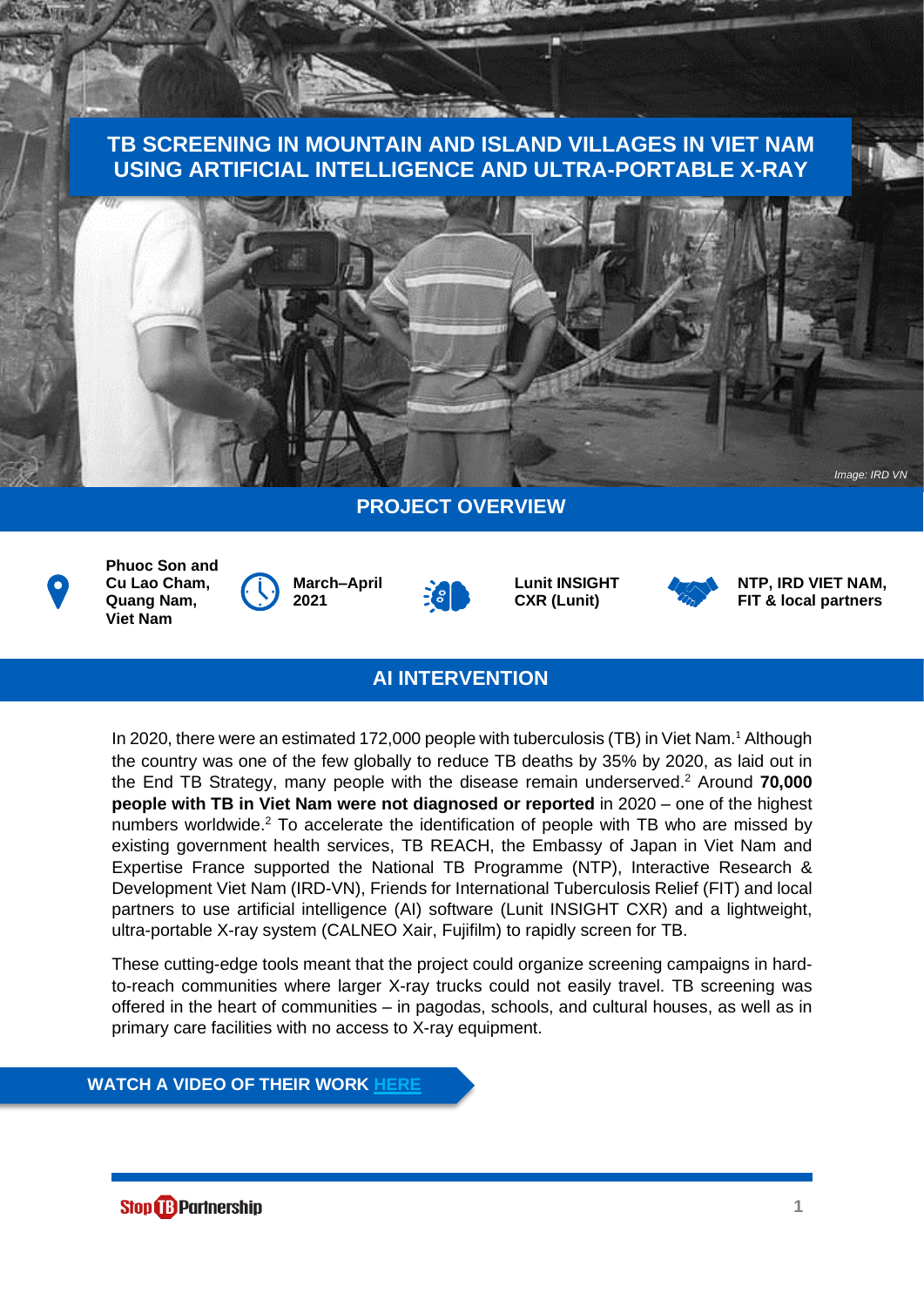People attending screening sites had chest X-rays taken with the ultra-portable system and read by radiologists. AI analyzed some of the X-rays to **ensure the quality of the radiologist's interpretation during high-volume campaigns.** If the X-ray was suggestive of TB, it was printed on the spot and the participant was referred for an immediate consultation with an on-site pulmonologist. Highly sensitive molecular diagnostic tests (Xpert MTB/RIF Ultra) were used to confirm whether the person had TB.

First, the project piloted the new tools in a mountainous district, Phuoc Son, near the Vietnamese border with the Lao People's Democratic Republic. Following the success of this eight-day campaign, screening began in Cu Lao Cham, a small island 8 miles off the coast of Hoi An in central Viet Nam. The island is home to around 2,000 people who can struggle to access essential health care services located on the mainland. In 2019 and 2020, an X-ray truck was transported to the island by ferry for screening campaigns, but on this occasion, rough seas made this too risky to repeat.



"

*AI AND ULTRA-PORTABLE X-RAY IS VERY USEFUL FOR USE IN ISOLATED AND RURAL POPULATIONS LIKE OURS, BUT IF YOU MOBILIZE A LOT OF PEOPLE IN ONE PLACE, THEN THE BATTERY LIFE CAN BE A LIMITING FACTOR.*

**– THUY DONG, ASSOCIATE DIRECTOR**

On average **338 people were screened per day** with X-ray. Due to the high numbers of people screened, an additional power source was required to recharge the X-ray's battery throughout the day. The ultra-portable systems added value in their potential to be used in communities without specialized X-ray facilities. This was confirmed by the Viet Nam National Lung Hospital, which approved the use of the X-ray system in outdoor and improvised spaces after verifying that the system emits less radiation than other types of X-ray. Due to this improved set-up, screening was more efficient, as there was no need to manoeuvre around a cramped X-ray truck. As a result of this campaign, Fujifilm upgraded its ultra-portable X-ray system to enable it to continue charging while in operation, fixing the battery life challenges.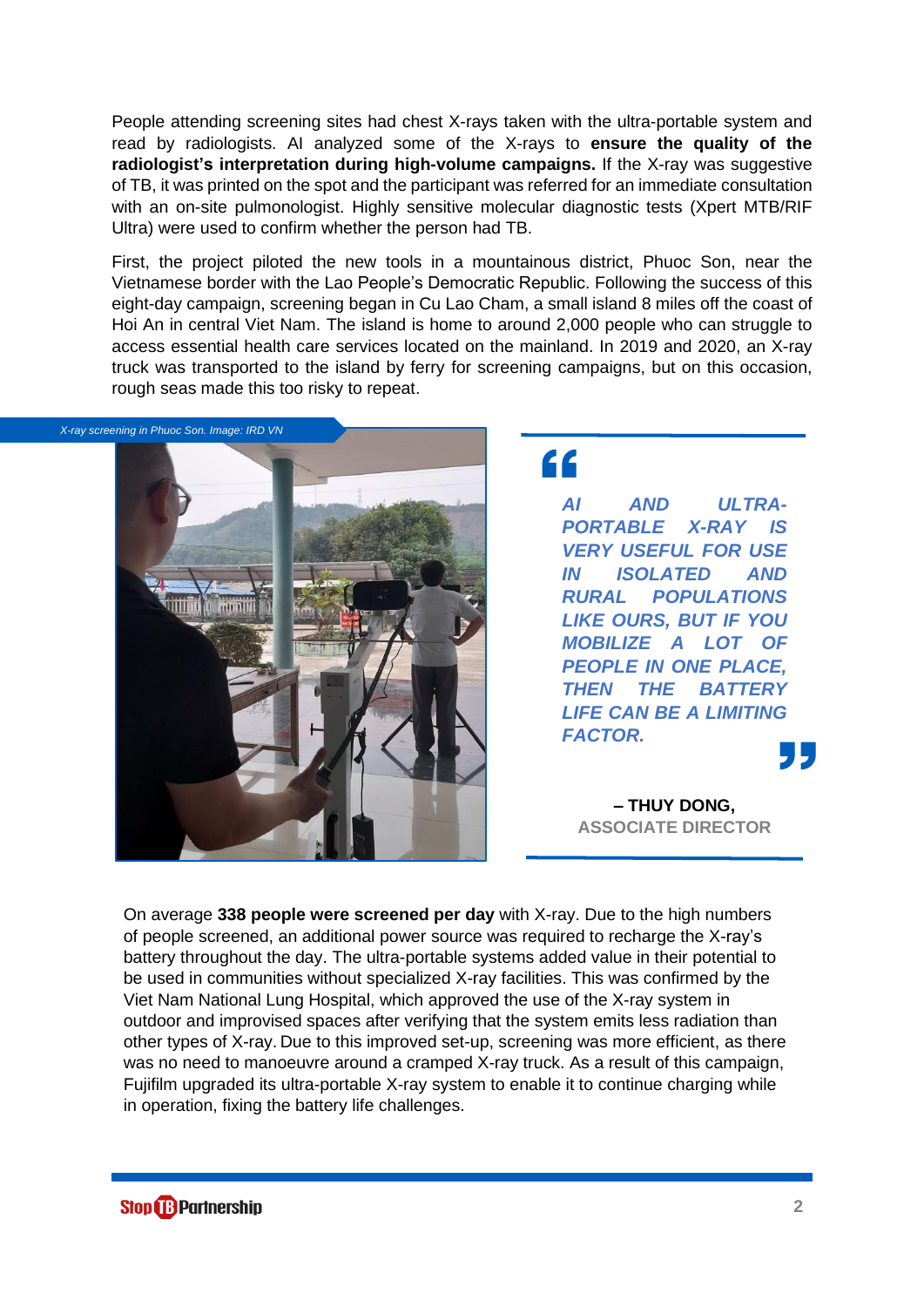### **PROJECT IMPACT**

- ✓ **4,394** people screened for TB using X-ray in **5** villages
- $\checkmark$  **33** people diagnosed with TB
- ✓ **2.9x** higher detection rate than TB prevalence rate<sup>3</sup> , indicating **mobilization of atrisk populations**
- $\checkmark$  **32** people with TB linked to appropriate treatment

### **WATCH A VIDEO OF THE PROJECT [HERE](https://www.youtube.com/watch?v=JOpQ4Rz6TbE)**

Currently, Viet Nam's national strategy – the "Double X Strategy" – places X-ray at the core of efforts to eliminate TB in the country, accompanied by GeneXpert diagnostic testing. Undeniably, AI software and ultra-portable X-ray have the potential to be an **invaluable supplement to this strategy**. The NTP, IRD-VN, FIT and local partners continue to lead on the use of these tools in Viet Nam. In 2020 and 2021, they implemented several campaigns in mountainous and island populations. Using the programmatic data generated from these screening campaigns, a multi-platform AI software evaluation was conducted to assess AI software performance against local radiologists. Additional AI software used to assist with TB care and prevention efforts in Viet Nam include: CAD4TB (Delft Imaging), qXR (Qure.ai) and Genki (DeepTek). This initiative helped to lay the foundation for the decision to **scale up the use of AI software and ultra-portable X-ray systems for TB screening** in Viet Nam.

**COUR WORK HERE HAS SHOWN THAT THERE ARE A FEW AIR COUR WORK HERE HAS SHOWN THAT THERE ARE A FEW AIR** *SOFTWARE THAT ARE REALLY GOOD IN OUR SETTING AND PERFORM ON PAR WITH READERS THAT HAVE OVER 35 YEARS OF EXPERIENCE. I'M HOPING WE CAN SYSTEMATICALLY INTEGRATE AI SOFTWARE AS A DECISION SUPPORT TOOL FOR RADIOLOGISTS IN FUTURE TB SCREENING CAMPAIGNS.*

**ANDREW CODLIN M&E AND RESEARCH DIRECTOR**

### **FURTHER READING**

**[Independent Evaluation](https://www.nature.com/articles/s41598-019-51503-3) of 12 Artificial Intelligence Solutions for the Detection of Tuberculosis**

**[Early Evaluation of an Ultra-Portable X-ray System for Tuberculosis Active](https://www.mdpi.com/2414-6366/6/3/163)  [Case Finding](https://www.mdpi.com/2414-6366/6/3/163)**